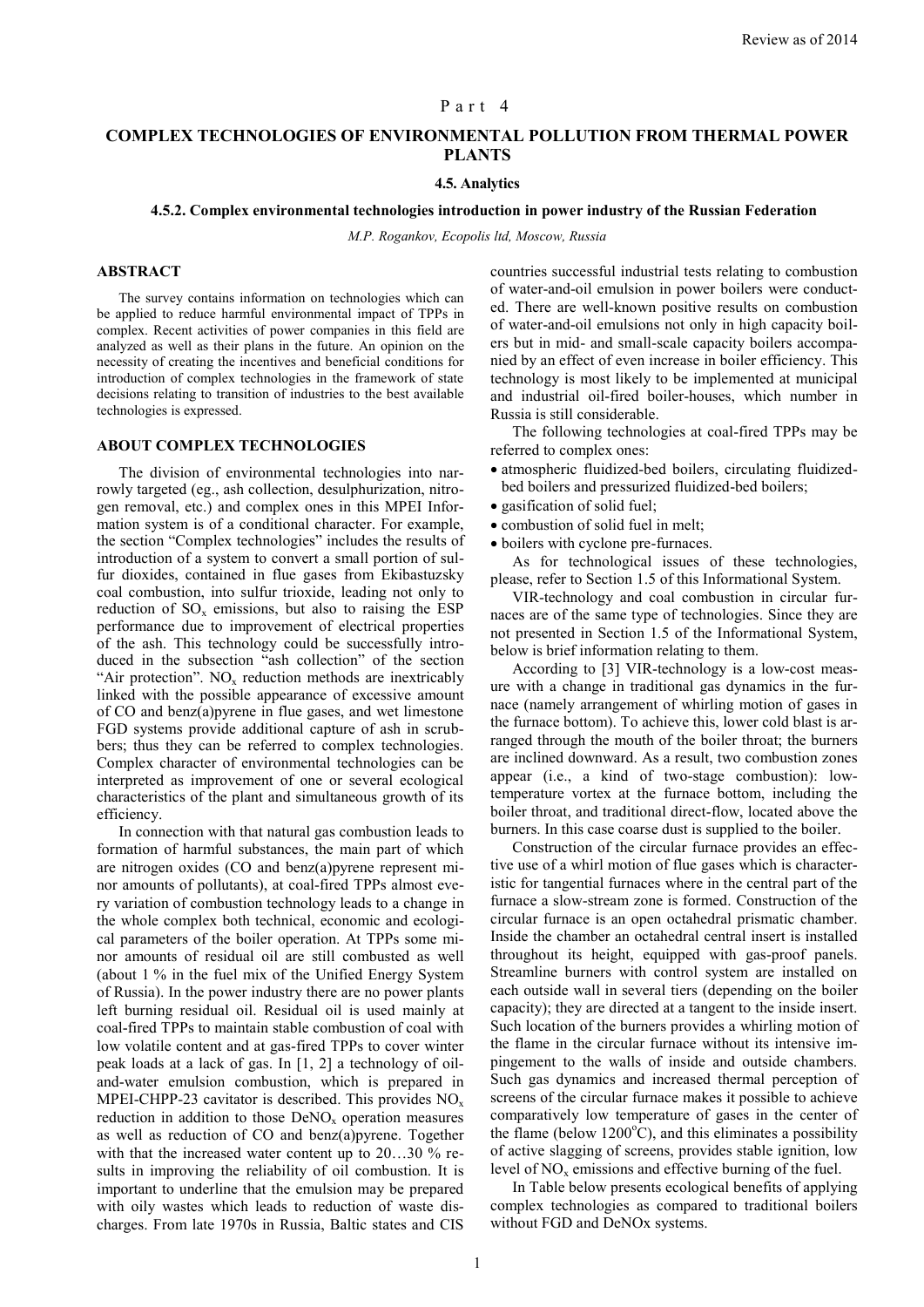| Table. Ecological effect of different complex technologies for coal-fired TPPs (in comparison with traditional com- |  |  |
|---------------------------------------------------------------------------------------------------------------------|--|--|
| bustion without FGD and DeNOx systems)                                                                              |  |  |

| Technology                                         | Development<br>phase in RF                                                                                                                   | Content of $NOx$ in<br>flue gases; neces-<br>sity of DeNOx               | Content of $SO_2$ in<br>flue gases; necessity<br>of FGD                                           | Conditions<br>of ash pre-<br>cipitation                                             | Suitability of slag and<br>captured ash for utiliza-<br>tion                                                                                                     | Evaluation of<br>probability of<br>industrial intro-<br>duction in RF                                                           |
|----------------------------------------------------|----------------------------------------------------------------------------------------------------------------------------------------------|--------------------------------------------------------------------------|---------------------------------------------------------------------------------------------------|-------------------------------------------------------------------------------------|------------------------------------------------------------------------------------------------------------------------------------------------------------------|---------------------------------------------------------------------------------------------------------------------------------|
| <b>Fluidized</b> bed<br>boilers (at-<br>mospheric) | Introduced at Bar-<br>naul CHHP-3<br>$(420$ t/h boiler)                                                                                      | Low due to the ab-<br>sence of thermal<br>$NOx$ ; DeNOx is<br>not needed | Can be reduced by<br>80 % in case lime-<br>stone is injected in<br>the furnace                    | Better con-<br>ditions                                                              | Mixture of ash, calcium<br>sulfate or sand. Can be<br>utilized in road construc-<br>tion, etc.                                                                   | No plans to in-<br>troduce industri-<br>al boilers in RF                                                                        |
| Circulating<br>fluidized bed<br>boilers            | Construction of<br>330 MW unit at<br>Novocherkasskaya needed<br>SDPP is under<br>way (commission-<br>ing is envisaged<br>by the end $2015$ ) | Up to 300 mg/m <sup>3</sup> ;<br>DeNO <sub>x</sub> is not                | Can be reduced by<br>90 % in case lime-<br>stone is injected in<br>the furnace                    | Better con-<br>ditions                                                              | The same as above (for<br>more details, please, refer<br>to $[4]$ ).<br>At Novocherkasskaya<br>SDPP utilization of ash<br>and slag isn't planned as<br>yet       | Depends on re-<br>sults of intro-<br>duction at<br>Novocherkasska<br>ya SDPP                                                    |
| Fluidized bed<br>boilers (pres-<br>surized)        | R&D                                                                                                                                          | Up to 200 mg/m <sup>3</sup> ;<br>DeNO <sub>x</sub> is not<br>needed      | Can be reduced by<br>9095 % in case<br>limestone is inject-<br>ed in the furnace                  | Heavy con-<br>ditions for<br>high effi-<br>cient precip-<br>itation in<br>cyclones  | Mixture of ash, calcium<br>sulfate or sand. Can be<br>utilized in road construc-<br>tion, etc.                                                                   | $\overline{\text{No}}$ plans to in-<br>troduce industri-<br>al boilers in RF                                                    |
| Gasification                                       | R&D                                                                                                                                          | Internal-cycle re-<br>moval of HCN,<br>$NH3$ is needed                   | Internal-cycle re-<br>moval of $H_2S$ ,<br>$\cos$ , $\cos_2$ is needed removal at                 | Internal-<br>cycle ash<br>high tem-<br>peratures is<br>needed                       | Additional R&D need to<br>be held                                                                                                                                | Unlikely in the<br>coming<br>$5 - 10$<br>years                                                                                  |
| fuel in a melt                                     | Combustion of R&D design of a<br>demonstration in-<br>stallation at<br>Nesvetay SDPP                                                         | $100 \text{ mg/m}^3$ ;<br>DeNO <sub>x</sub> is not<br>needed             | Reduction by 30%,<br>in case limestone is<br>injected in the melt<br>up tp 90 %                   | Absent in<br>the design;<br>ash content<br>in flue gases<br>$-50$ mg/m <sup>3</sup> | Slag: (1) "heavy", metal-<br>lic for use in metallurgy<br>and (2) "light" for con-<br>ventional use. Refusal<br>from ash-and-slag dispos-<br>al site is possible | Unlikely. In RF<br>an idea to real-<br>ize the technol-<br>ogy appears<br>from time to<br>time since 1940s                      |
| Boilers with<br>cyclone pre-<br>furnaces           | R&D                                                                                                                                          | $240300$ mg/m <sup>3</sup> ;<br>DeNO <sub>x</sub> is not<br>needed       | Reduction by 55%<br>and up to 90% in<br>case of 2-stage<br>burning; no $SO2$<br>removal is needed | $16 \text{ mg/m}^3$                                                                 | Additional R&D is needed Unlikely in the                                                                                                                         | coming<br>$5 - 10$<br>years                                                                                                     |
| VIR-<br>technology                                 | Introduced at P-59<br>boiler of Ryazan<br>SDPP and BKZ-<br>75-35 of<br>Komyenergo                                                            | Reduction by<br>4050%; DeNOx<br>is not needed                            | 93 mg/m <sup>3</sup> ; no $SO_2$<br>removal is needed                                             | Efficiency<br>of electro-<br>static precip-<br>itators is in-<br>creased            | Conventional use                                                                                                                                                 | Unlikely<br>be-<br>cause actual re-<br>sults obtained at<br><b>SDPP</b><br>Ryazan<br>appeared to be<br>lower than ex-<br>pected |
| Circular fur-<br>nace boilers                      | Introduced at No-<br>vo-Irkutskava<br>CHP(820 t/h boil-<br>er)                                                                               | 400 mg/m <sup>3</sup> ;<br>DeNO <sub>x</sub> is not<br>needed            | N.a.                                                                                              | N.a.                                                                                | Conventional use                                                                                                                                                 | High<br>probabil-<br>ity. Positive op-<br>erational history<br>during<br>more<br>than 10 years.                                 |

# **INVESTMENT ACTIVITIES OF ENERGY COMPANIES IN THE FIELD OF IMPLEMENTATION OF COMPLEX ENVIRONMENTAL TECHNOLOGIES**

In order to clarify the development phase of complex environmental technologies, the author studied activities of RF power companies, looked through their environmental reports for 2013 as well as related sections of their web-sites, investment and environmental programs, plans of activities. These power companies are: WGCs, TGCs, as well as DVEUK, KES, InterRAO. At the same time it should be noted that the content of the above materials is very poor or they are of declarative character; in many cases companies limit their information to a short document on ecological policy with well-known principles and directions of activities. In many cases certain plans are absent at all. Study of the above documents showed only some single plans of introduction of complex technologies.

## **About construction of power units with CFB boilers**

Cherepetskaya SDPP. Originally it was planned to build two units of 225 MW with circulating fluidized bed boilers at Cherepetskaya SDPP. At the same power plant it was planned to test dry dust removal and desulphurization under NID-technology. However, finally, instead of CFBboilers at Cherepetskaya SDPP it was decided to build conventional pulverized coal-fired boilers.

Novocherkasskaya SDPP modernization project. The modernization project of Novocherkasskaya SDPP is to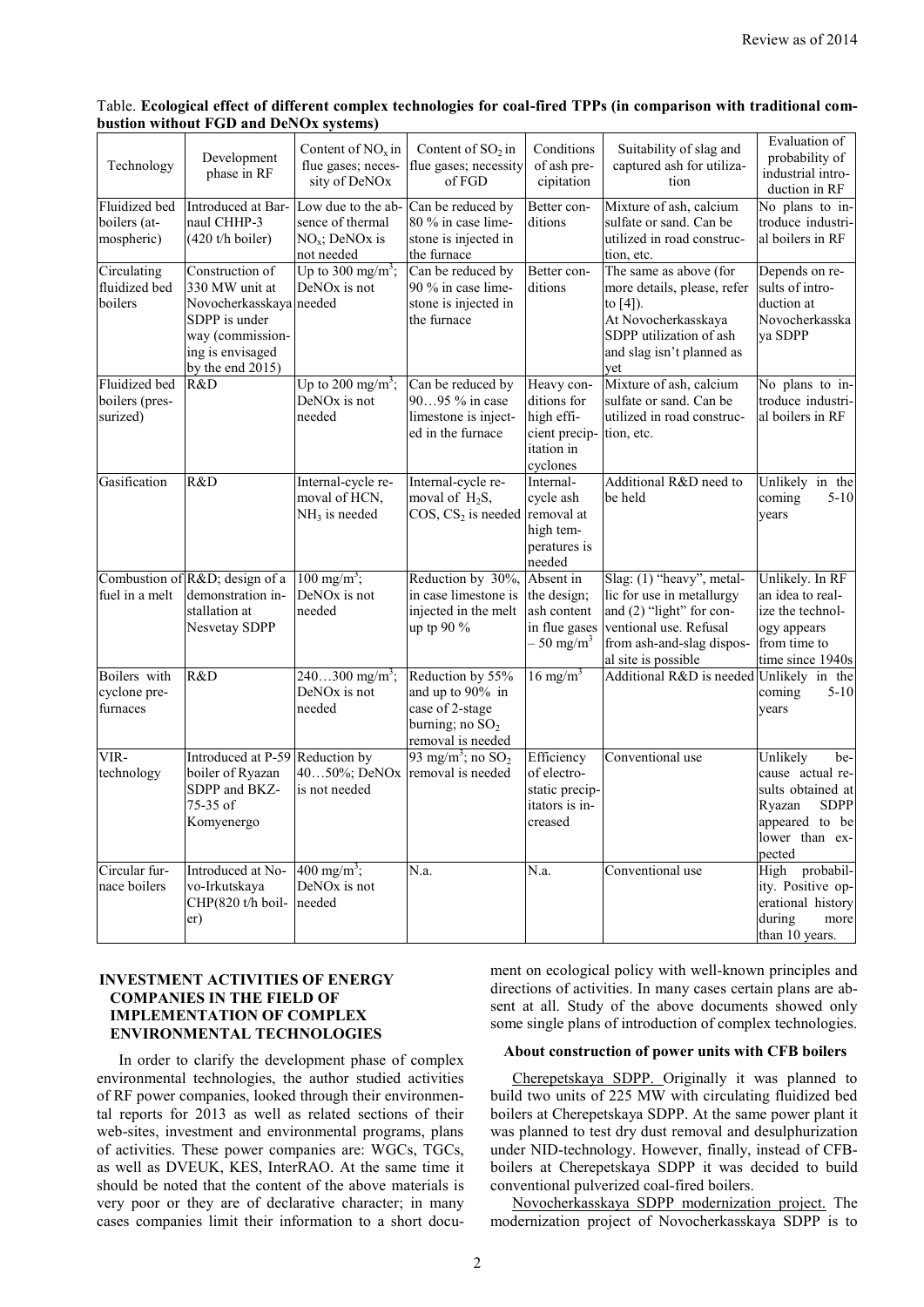build on a free power station site of a new unit №9 with capacity of 330 MW, installing an CFB-boiler. This will be the first in the country unit produced in Russia with application of CFB technology. The applied technology is an optimal solution in terms of existing environmental regulations and the relevant requirements of the applicable European emission standards. CFB boiler with steam output of 1000 t/h (steam parameters: 24,5MPa, 565°C) is the result of a joint production of JSC "M-Alliance" and Foster Wheeler. The project will increase the competitiveness of Novocherkasskaya SDPP in electricity and capacity market, raise the company profit by improving productivity and increased electricity supply, as well as enables to reconstruct the existing main power equipment.

An important disadvantage of the project on building the power unit №9 is implementation of technologically archaic, economically non-efficient and environmentally unacceptable wet system for ESP and bottom ash removal with the ash pond. Taking into account a deficit of construction raw materials in the regions it would be reasonable to design an economically effective and ecologically acceptable ash handling system for the whole power plant where ash and slag equipment of unit No. 9 would be a part of the new system. The launch of facility of the new system could comprise equipment of ash removal from unit No. 9 and silo for storing dry ash with a unit of processing of bottom and fly ash into commercial product. Under such an approach at refurbishment of old units of the plant the ash handling problem could be solved with the best acceptable technologies. Unfortunately, this hasn't happened. Construction works under the project are continuing according to the confirmed schedule, unit No. 9 is to be commissioned by the end of 2015. It is still possible to make amendments in the part of the project relating to ash handling at Novocherkasskaya SDPP

# **On implementation of new technologies and optimized fuel combustion in power boilers**

Politechenergo ltd, being a developer of VIRtechnology, announces of the plans to introduce it at some TPPs after it was tried at Ryazanskaya SDPP. And that's basically all that has been identified. There are no plans for the construction and development of supercritical units, combined cycle power plants (CCPP) with gasification of coal, carbon capture and storage of  $CO<sub>2</sub>$ , and some others, bringing a comprehensive environmental effect. It should be also noted that technology implementation time specified in the table refers to the first years of the XXI century, and the majority of R&D projects, and design of pilot plants was actually stopped long ago. Such situation seems very unattractive in comparison with the situation abroad. By the beginning of ХХI century a total number of fluidized bed boilers of all three types all over the world exceeded 600 with the overall capacity of more than 60000 МW(th) . Another example: in 2014 German company RWE started realization of 450 МW project of combined cycle gas turbine installation with brown coal gasification and  $CO<sub>2</sub>$  capture and storage costing Euro 1,7 bln. In the former USSR the combined cycle technology was developed to the stage of designing; nevertheless, at the time being no plans to test such a technology on a demonstration installation in Russia were identified.

Under the existing conditions of economic management in the power sector it is not realistic to expect an initiative from power companies to promote complex nature protection technologies. Financial results, profitability will be the priority for them, and this system does not include substantial expenses for the large-scale environmental technologies. Their aims are limited by remedial actions taken to solve special-purpose technological problems at existing TPPs, narrow-targeted low-cost measures, satisfying current requirements from the state environmental supervision bodies and those requirements fixed in standards relating to permissible limits of emissions, water discharge and waste handling. Neither the normative system, nor ecological payments, which became quite usual in their financial balances, direct companies to take additional measures. Return of the environmental charges on new activities almost never practiced, and for the introduction of complex technologies much greater funding is required. The absence of state-of-the-art TPP technological design standards results in designing the majority of new coalfired power plants as it was 30 years. That is of a special concern. For example, the fundamental TPP design document "Technological standards for thermal power plants design VNTP 81" were approved on October 8, 1981 by the USSR Ministry of Energy and since then has not been reviewed. In case of a real, not declared introduction in Russia of the best available environmental technologies arises the possibility of overcoming the technological gap in the energy sector.

# **POSSIBLE INCENTIVES**

It's quite clear that complex technologies represent as a rule large-scale and high-cost projects and before an industrial introduction they should be tested on demonstrational installations. For realization of such kind of technologies a set of measures is needed to support pilot projects, creation of favorable conditions, incentives, etc. This can be done in the framework of introducing the system of the best available technologies, which was launched in Russia in 2014 [5, 6]. Measures for wide spreading the renewables accepted by the RF Ministry of Energy [7] can serve as an example. Proposals for such measures adapted to complex large-scale technologies are presented below. They include the following:

- working out and regularly updating the facilities of introducing complex technologies;
- providing the development and realization of measures for attracting non-budget investments to construct new and refurbish existing facilities, including the following legal measure (under Federal Law dated 26.03.2006 No.35-FZ "Оn the power sector") – providing subsidiary financing as a compensation of the cost of technological connection to electrical grids of sources classified as complex technologies.

In order to smooth competition conditions for energy producers with complex technologies and conventional technologies it should be envisaged:

- to establish and regularly update discount rates and periods when the discounts are valid; this discount is to be added to weighted price of electricity at the wholesale market in order to get the final price of electricity, produced using the complex technologies;
- to establish the duty of wholesale buyers to purchase electricity, produced with complex technologies;
- to realize measures to improve legislative regime of nat-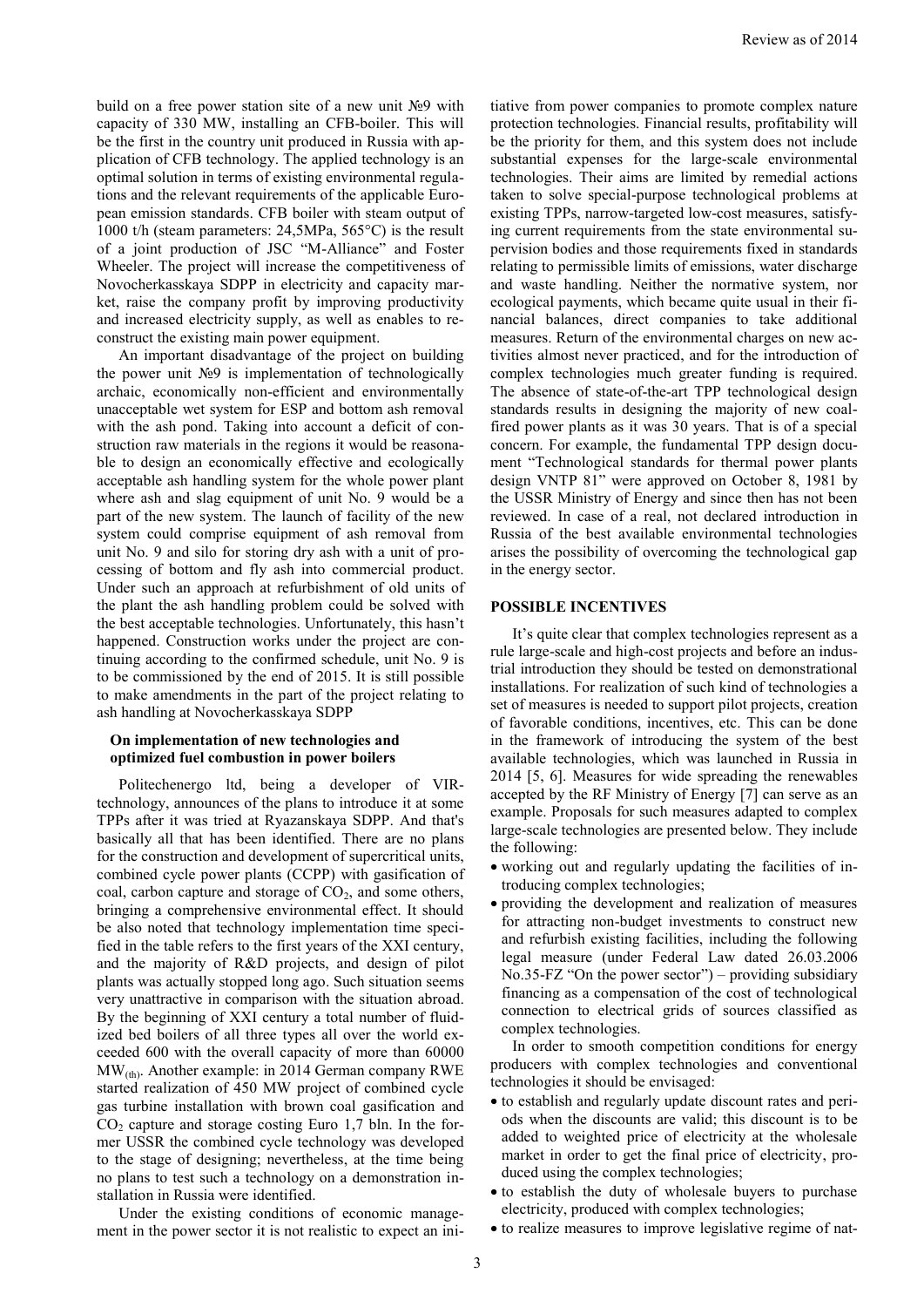ural resources use for construction and operation of facilities with complex technologies;

- to use mechanisms of additional support of development of complex technologies;
- to work out a complex of normative and regulation measures to introduce a support to complex technologies, primarily additions to the power prices, those measures are to be incorporated into the mechanisms of functioning of wholesale and end markets of electricity (incl. regions that are not united with price zones of the wholesale market).

In the field of improving the infrastructural provisions of power production development applying complex technologies it should be envisaged to do the following:

- improve the efficiency of scientific provisions and technological support of complex technologies development;
- rationally use the potential of domestic industry;
- create and develop information environment for population;
- organize training of specialists and prepare normative and technical documentation for designing, construction and operation of generation facilities with complex technologies;
- provide assistance in creation the system to stimulate the production and sales of electricity produced with complex technologies;
- regional planning;
- $\bullet$  initiative of business communities; wide discussions of power companies perspective programs to reach the targets of introduction of the best available technologies.

It is clear that the initiative to introduce complex technologies should come from the RF Ministry of Energy, it should be supported by scientific and academic community, financial and industrial groups and the most valuable technologies could make one of the Ministry's programs. US "Clean Coal Technologies Program" can serve as a prototype. It started in 1986 and was several times updated (the latest ones took place in 2006 and 2009). The initial target was to struggle against acid rains caused by  $NO<sub>x</sub>$ and  $SO<sub>2</sub>$  emissions. The Program was financed by the US Government, state departments and private business. It comprised promising technologies which needed to be brought to commercial level. Initial cost constituted USD 3.7 bln (1.5 bln out of the sum came from the Federal Government fund). It is remarkable that private business exceeded expectations and invested USD 3.2 bln in the program realization. Over 55 power producers, 50 developers and 30 engineering and consulting companies participated in the first version of the program. The Program covered such directions as coal gasification and gas turbines, fuel cells, production of liquid fuel,  $CO<sub>2</sub>$  capture and storage. The latest 2009 version of the Program comprises 43 demonstrational installations.

It is clear that at the time being RF cannot afford such a large-scale program, nevertheless 3-4 most actual technologies with 100 % guaranteed positive ecological and economical effect from their introduction could find their places in one of the program of the Ministry of Energy.

# **Оn environmental level of TPPs with dry-bottome and slag-tap boilers**

At the Russian TPPs dry-bottom boilers (DBBs) and slag-tap boilers (STBs) are implemented. In each case making a choice of a new boiler or reconstructing the existing one, it is completely necessary to clear out all of the environmental advantages and disadvantages of each of the technology. Such an analysis can consider in more details the ecological factors together with technical and economical indicators. Traditionally difference in NO<sub>x</sub> content in flue gases is considered to be the key environmental aspect. And here some issues appear: what is an efficiency of a number of primary furnace measures to suppress  $NO<sub>x</sub>$  formation (multi-stage coal combustion, special construction of burners, transportation of coal dust to the furnace with high concentration, flue gas recirculation into the furnace, etc.) while reliability of the boiler and its economic indicators are kept and whether  $DeNO<sub>x</sub>$  system is needed to reach normative permissible level of emissions. Introduction of a DeNOx system will lead to a substantial increase in capital and operational expenses and to more complicated operational conditions. But besides these differences something else is to be taken into account. STBs are equipped with hydraulic slag removal systems only (while abroad pneumatic and mechanic bottom ash removal systems are implemented at DBBs successfully operating for a long time). As a result of operation of wet removal systems it's necessity to build an ash-and-slag pond with all the environmental disadvantages. Pneumatic and mechanic bottom ash removal systems make it possible not only to increase the fuel utilization factor of the plant due to a guaranteed reduction of unburned carbon in the ash below normative index, but also to create conditions to utilize dry bottom ash with required consumer properties with low loss on ignition. In furnaces of DBBs and STВs there are different levels of benz(a)pyren and CO content. Different proportions of fly ash and slag generated in the furnace lead to different dust content in flue gases and cause some differences in ash precipitation conditions. The same appears because of different fineness of coal grinding, necessary for optimal combustion in DBBs and STBs. Because of different levels of unburned carbon in ash and slag removed from DBBs and STВs, they have different consumer properties for their utilization; in some cases it is reasonable to implement electromagnetic separation of the captured ash. According to opinion of specialists of Moscow Power Engineering Institute complete consideration of the above factors bring them to a conclusion that there are a lot of reasons for switching from STBs to DBBs. Technological and environmental aspects of combustion of certain coal ranks in some concrete STBs and DBBs are, particularly, described in articles of Section 4.3 of this Informational System.

### **REFERENCES**

- 1.**М.Г. Лысков, В.Б. Прохоров, Н.А. Зройчиков, И.В. Галас**. Сжигание водомазутной эмульсии в паровых котлах ТЭЦ-23 Мосэнерго в сочетании с режимными и технологическими мероприятиями. На сайте Информационной системы МЭИ www.osi.ecopower.ru
- 2.**Экология энергетики**. Учебное пособие. Под общей редакцией В.Я Путилова. М.: Издательство МЭИ, 2003.
- 3.**Протокол заседания секции НТС РАО ЕЭС России** от 3-